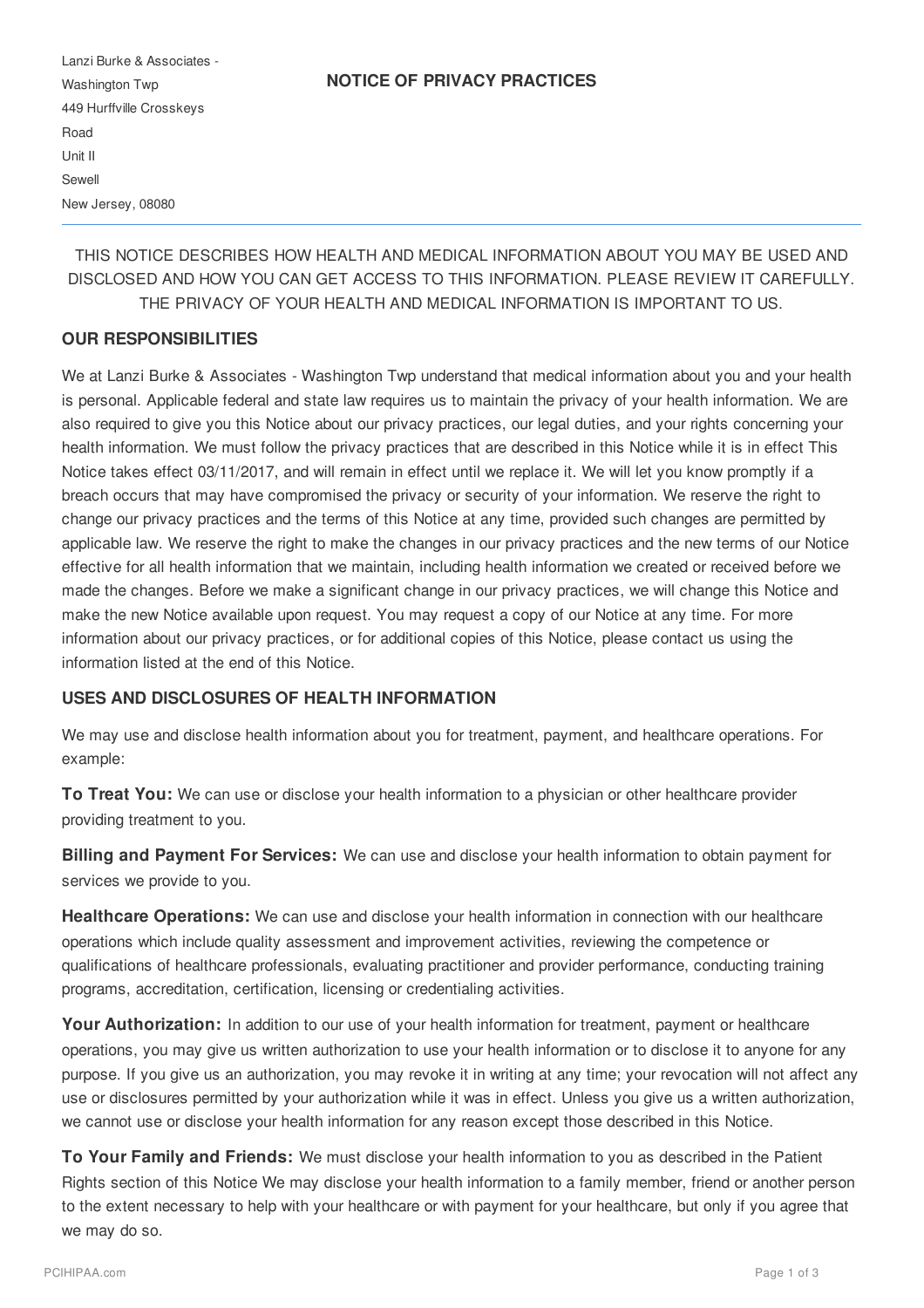**Persons Involved In Care:** We may use or disclose health information to notify, or assist in the notification of (including identifying or locating) a family member, your personal representative or another person responsible for your care, of your location, your general condition, or death. If you are present, then prior to use or disclosure of your health information, we will provide you with an opportunity to object to such uses or disclosures. In the event of your incapacity or emergency circumstances, we will disclose health information based on a determination using our professional judgment disclosing only health information that is directly relevant to the person's involvement in your healthcare. We will also use our professional judgment and our experience with common practice to make reasonable inferences of your best interest in allowing a person to pick up filled prescriptions, medical supplies, Xrays, or other similar forms of health information.

**Marketing Health-Related Services:** We will not use your health information for marketing purposes without your written permission.

**Required by Law:** We may use or disclose your health information when we are required to do so by state or federal law, including with the Department of Health and Human Services if it wants to see that we are complying with federal privacy law.

**Abuse or Neglect:** We may disclose your health information to appropriate authorities if we reasonably believe that you are a possible victim of abuse, neglect, or domestic violence or the possible victim of other crimes. We may disclose your health information to the extent necessary to avert a serious threat to your health or safety or the health or safety of others.

**National Security:** We may disclose to military authorities the health information of Armed Forces personnel under certain circumstances. We may disclose to authorized federal officials health information required for lawful intelligence, counterintelligence, and other national security activities. We may disclose to correctional institution or law enforcement official having lawful custody of protected health information of inmate or patient under certain circumstances.

**Respond to organ and tissue donation requests:** We can share health information about you with organ procurement organizations.

**Work with a medical examiner or funeral director:** We can share health information with a coroner, medical examiner, or funeral director when an individual dies.

# **Address workers' compensation, law enforcement, and other government requests: We can use or share health information about you:**

- For workers' compensation claims
- For law enforcement purposes or with a law enforcement official
- With health oversight agencies for activities authorized by law
- For special government functions such as military, national security, and presidential protective services

**Respond to lawsuits and legal actions:** We can share health information about you in response to a court or administrative order, or in response to a subpoena.

**Appointment Reminders:** We may use or disclose your health information to provide you with appointment reminders (such as voicemail messages, postcards, text messages or letters).

## **PATIENT RIGHTS**

**Access:** You have the right to look at or get copies of your health information, with limited exceptions. You may request that we provide copies in a format other than photocopies. We will use the format you request unless we cannot practicably do so. (You must make a request in writing to obtain access to your health information. You may obtain a form to request access by using the contact information listed at the end of this Notice. We will charge you a reasonable cost-based fee for expenses such as copies, mailing, and staff time. You may also request access by sending us a letter to the address at the end of this Notice. If you request an alternative format,